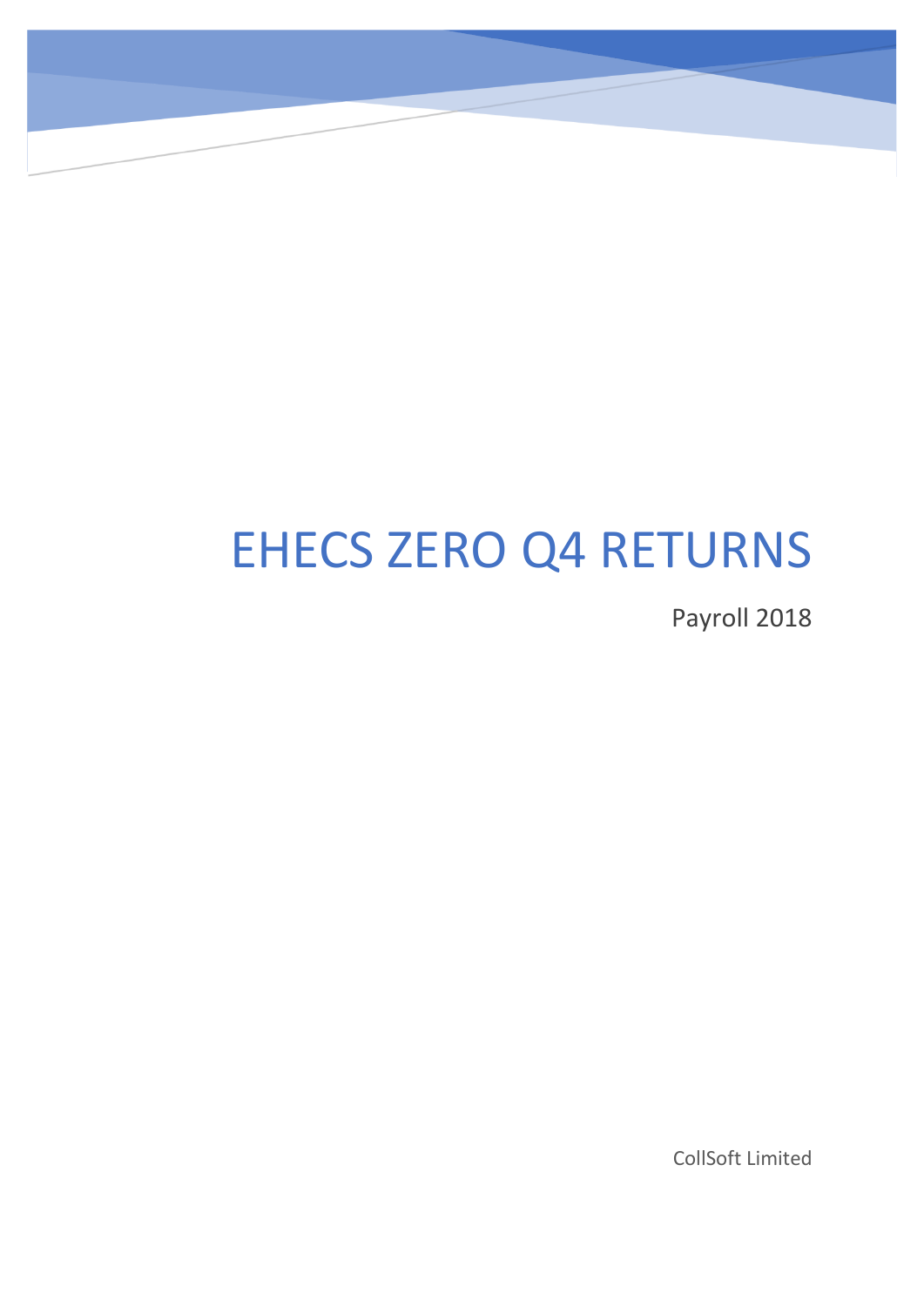

## **BACKGROUND**

As part of our preparations for the rollout of PAYE Modernisation it was necessary to re-index key tables in Payroll 2018 in order to facilitate a smooth transition of 2018 data into the 2019 software.

This re-indexing process neglected to update mappings used to transform payroll data into the correct pay headings required to generated EHECS – these mappings were essentially orphaned in the payroll database resulting in EHECS reports with zero values for all monetary fields.

This problem should only be occurring for users preparing a Q4 return.

### RESOLVING THE PROBLEM

The resolution of this issue requires the user to upgrade their 2018 Payroll Software to the latest version which is currently **Version 19.0 Build 118**

The important item to note here is the *Build Number* – this needs to be 118 or higher.

Users can check their current *Build Number* by selecting the "*About Payroll 2018*" option in the "*Help*" menu as follows;

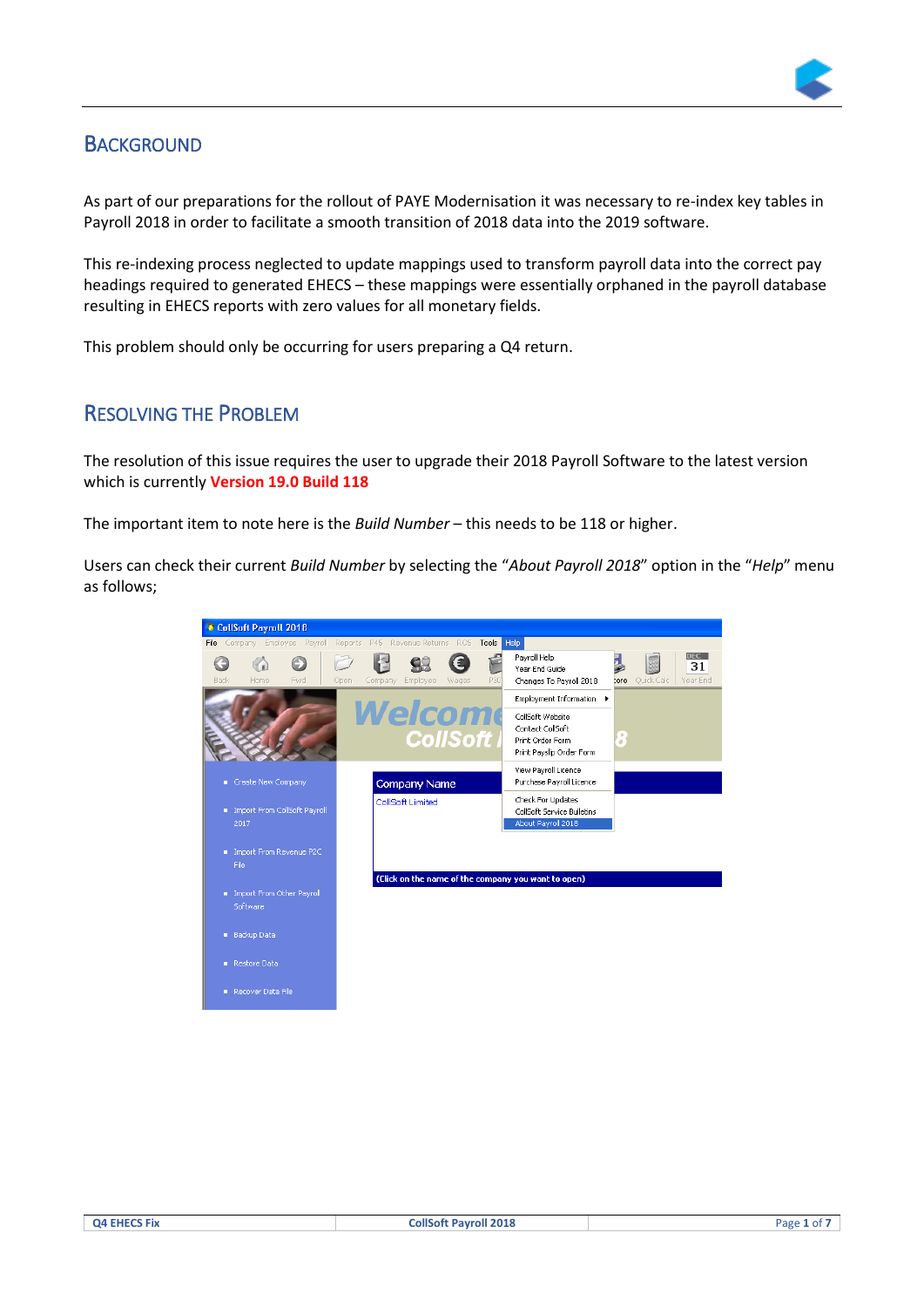

The user will then be shown the *Build Number* of their 2018 Payroll system – in this case it is Build 115;

| CollSoft Payroll 2018 |                                                        |  |
|-----------------------|--------------------------------------------------------|--|
|                       | CollSoft<br><b>ayroll 2018</b>                         |  |
| <b>Product ID:</b>    | 4733-0437-4659-0181                                    |  |
| <b>Version:</b>       | Version 19.0 Build 115                                 |  |
| <b>E-Mail:</b>        | info@collsoft.ie                                       |  |
| Web:                  | www.collsoft.ie                                        |  |
| <b>Phone:</b>         | 046 90 50 800                                          |  |
|                       | CollSoft Limited, Johnstown Village, Navan, Co. Meath. |  |

To Install the update the user should select the "*Check For Updates*" option in the "*Help"* menu.

They will be advised that there is an update available and they can choose to "*Download and Install".*

| <b>Summary Of Updates</b><br>«                                                                            |        | П                                    | $\times$ |
|-----------------------------------------------------------------------------------------------------------|--------|--------------------------------------|----------|
| <b>Available Updates</b>                                                                                  |        | Download & Install<br><b>Updates</b> |          |
| Version: Payroll 2018                                                                                     |        |                                      |          |
| Release Date: 22/02/2019 00:00:00                                                                         |        |                                      |          |
| <b>Bug Fixes</b>                                                                                          |        |                                      |          |
| <b>CSO EHECS Fix</b>                                                                                      |        |                                      |          |
| This update fixes an issue in the CSO EHECS report where all the data was being<br>reported as zero in Q4 |        |                                      |          |
| Click here for further information                                                                        |        |                                      |          |
|                                                                                                           |        |                                      |          |
|                                                                                                           |        |                                      |          |
|                                                                                                           |        |                                      |          |
|                                                                                                           | $\sim$ | Close                                |          |

After that they should just follow the instructions on screen to complete the update.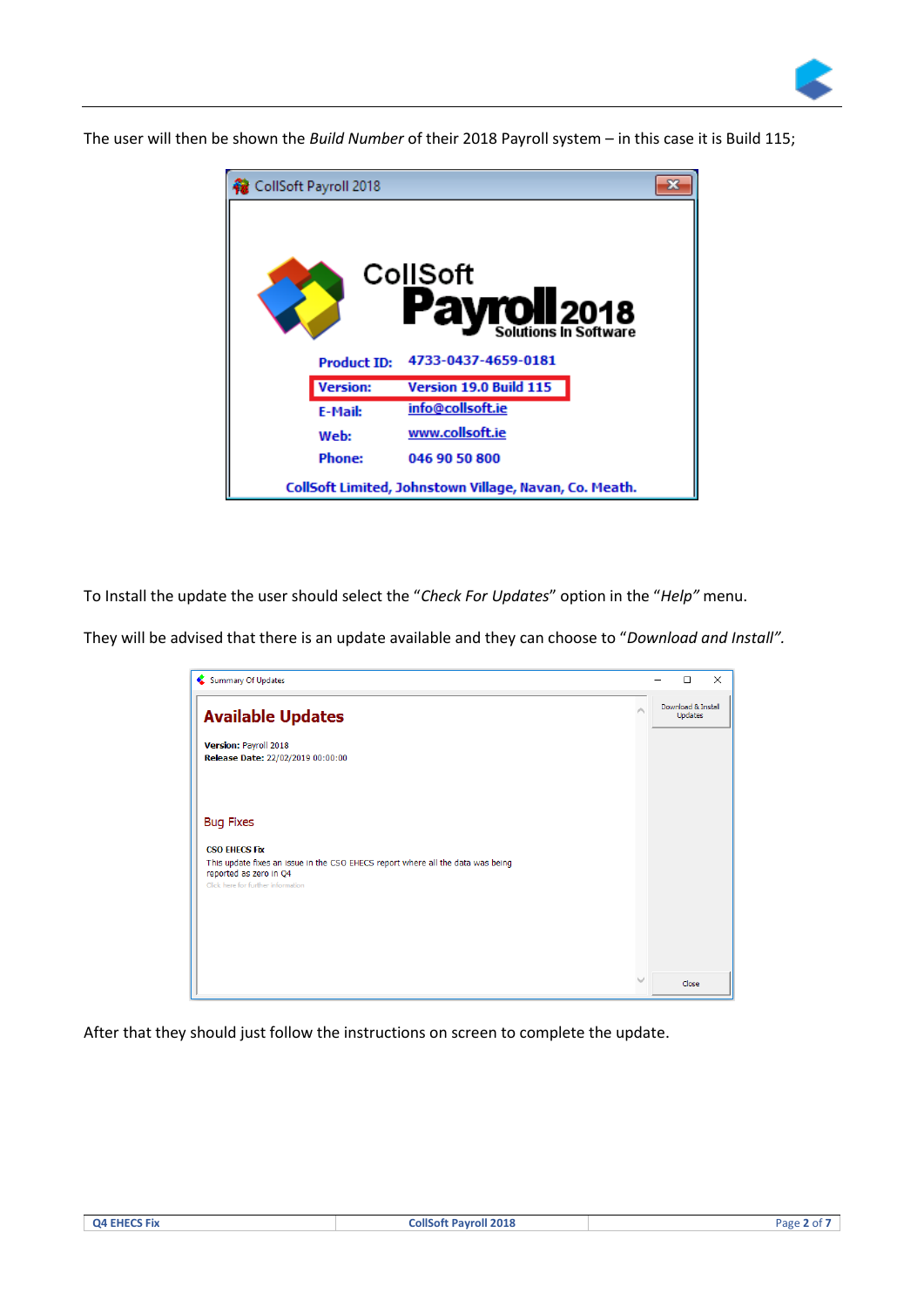

When the update is completed the user should verify that they are now running Build 118 (or higher) by selecting the *About Payroll 2018* option in the *Help* menu again.

| CollSoft Payroll 2018 |                                                        |  |
|-----------------------|--------------------------------------------------------|--|
|                       | CollSoft<br><b>COLL 2018</b><br>Solutions In Software  |  |
| <b>Product ID:</b>    | 2713-7741-6083-1183                                    |  |
| <b>Version:</b>       | Version 19.0 Build 118                                 |  |
| <b>E-Mail:</b>        | info@collsoft.ie                                       |  |
| Web:                  | www.collsoft.ie                                        |  |
| <b>Phone:</b>         | 046 90 50 800                                          |  |
|                       | CollSoft Limited, Johnstown Village, Navan, Co. Meath. |  |

The user is now ready to recreate the EHECS report in CollSoft Payroll by selecting "*Reports" > "CSO" > "Earnings, Hours and Employment Costs Survey".*

This will start the EHECS report Wizard.

Select the Q4 return;

| <b>CSO EHECS Report Wizard - Step 1 of 6</b>                                             |  |
|------------------------------------------------------------------------------------------|--|
| <b>Welcome to the CSO Earnings, Hours</b><br>& Employment Costs Survey Report<br>Wizard. |  |
| Please select the Quarter for which you would<br>like to run this report.                |  |
| Quarter:<br>Quarter 4 (Oct, Nov, Dec)                                                    |  |
|                                                                                          |  |
|                                                                                          |  |
| To continue, click Next.                                                                 |  |
| Next<br>Cancel<br>$<$ Back                                                               |  |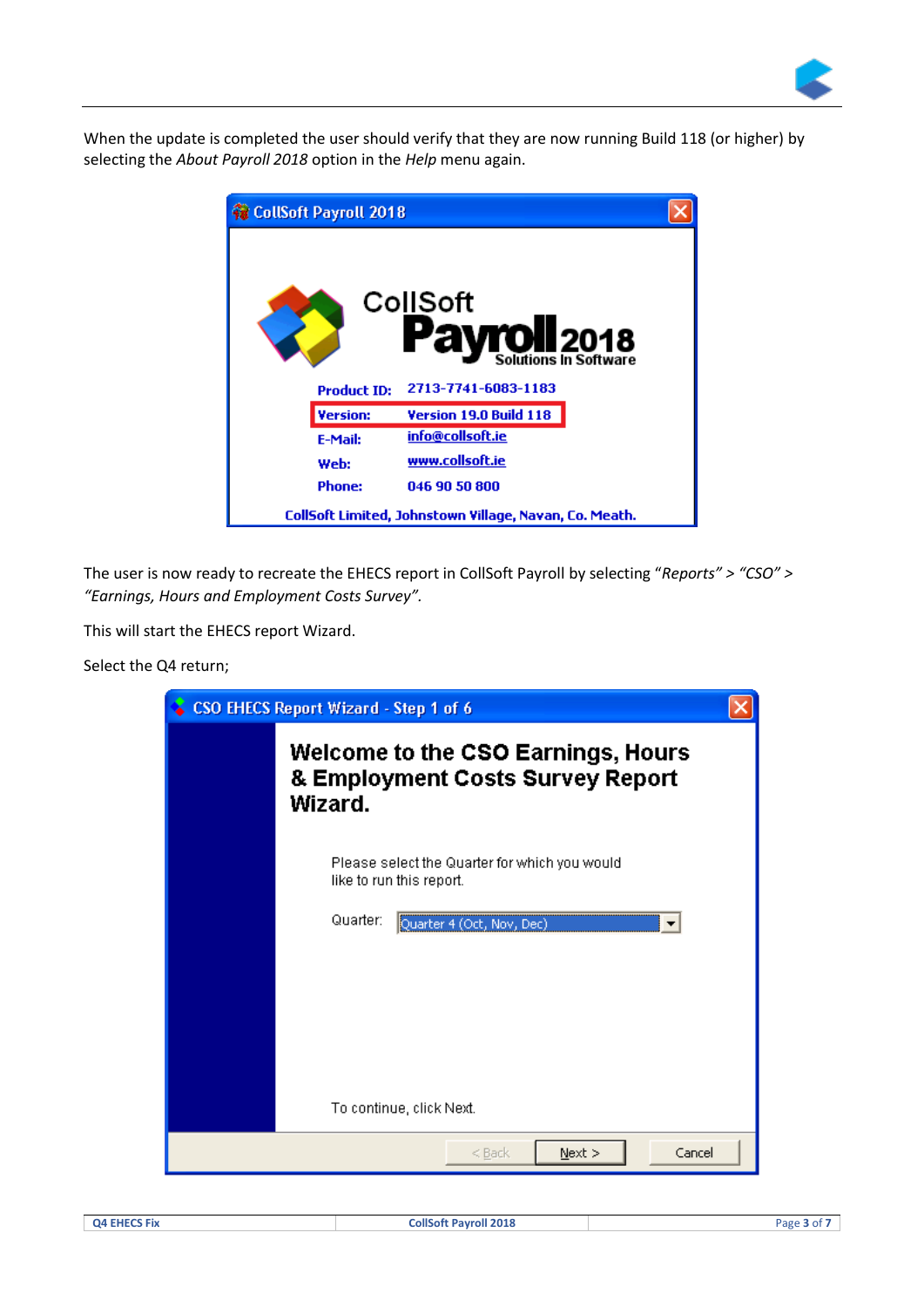

Select to prepare an "*Original*" return

| CSO EHECS Report Wizard - Step 2 of 6 |                                                                                                                                                                   |  |
|---------------------------------------|-------------------------------------------------------------------------------------------------------------------------------------------------------------------|--|
|                                       | Please select the data to be used for this report                                                                                                                 |  |
|                                       | Please choose the data that should be used to produce the report.                                                                                                 |  |
| Type Of Return:                       | Original Return                                                                                                                                                   |  |
| $\odot$ Option1                       | Run the report based on the data contained in your wage<br>files.                                                                                                 |  |
| $\bigcirc$ Option 2                   | Run the report based on the data that was in your wage files<br>the last time you ran the report, and include any manual<br>changes you made to the EHECS report. |  |
|                                       |                                                                                                                                                                   |  |
|                                       | <br>Cancel<br>$<$ Back<br>Next >                                                                                                                                  |  |

Confirm the enterprise details

| CSO EHECS Report Wizard - Step 3 of 6 |                                                    |  |
|---------------------------------------|----------------------------------------------------|--|
|                                       | Please Confirm your Company/Enterprise Information |  |
| Enterprise Number:                    |                                                    |  |
| Company Name:                         |                                                    |  |
| Address:                              |                                                    |  |
|                                       |                                                    |  |
|                                       |                                                    |  |
| Signed Off By:                        |                                                    |  |
| Position:                             |                                                    |  |
| Sign Off Date:                        |                                                    |  |
| Telephone:                            |                                                    |  |
| Email:                                |                                                    |  |
|                                       | <br>Cancel<br>$<$ Back<br>Next                     |  |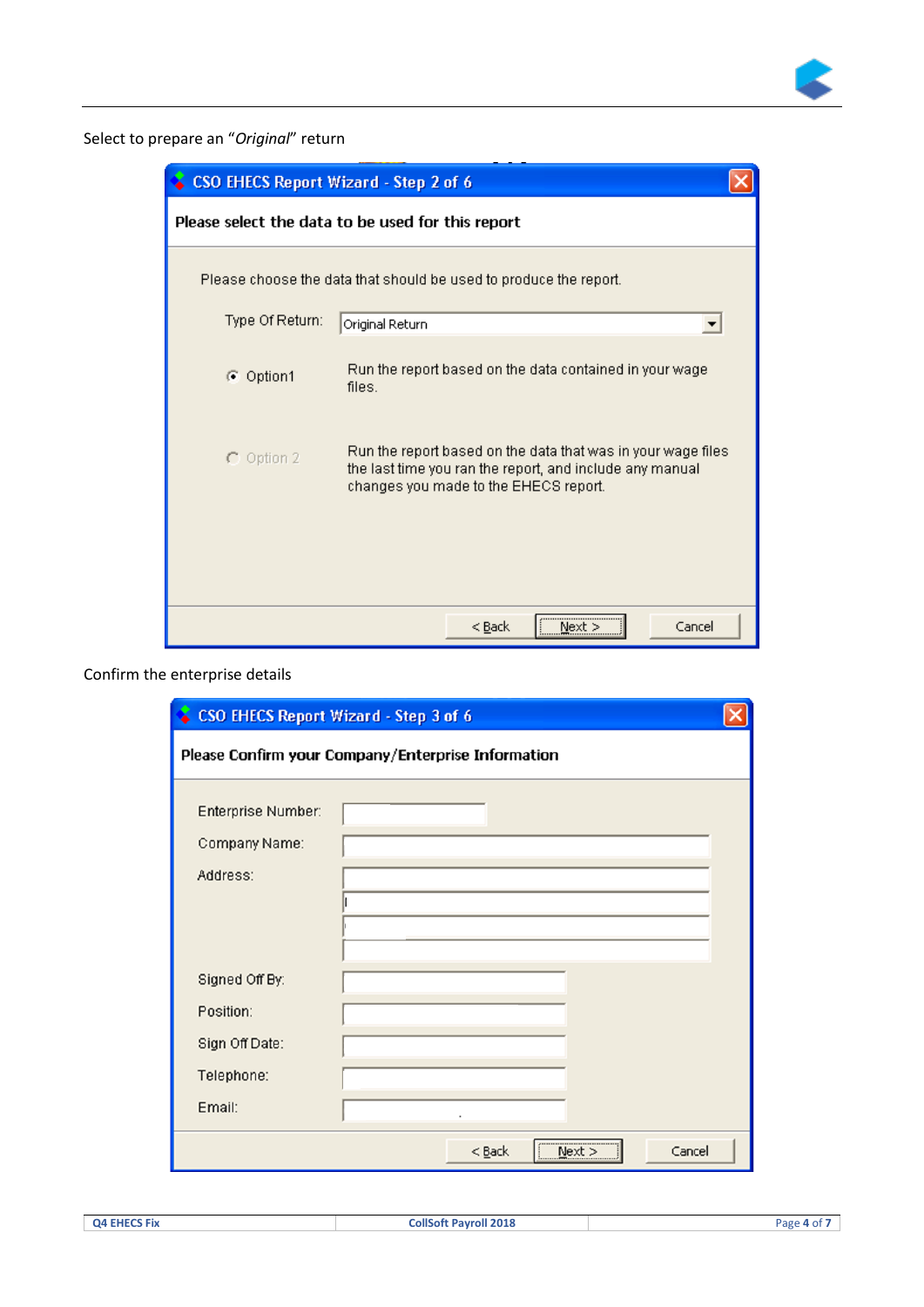

#### Confirm Step 4 details

| CSO EHECS Report Wizard - Step 4 of 6                               |            |              |        |  |
|---------------------------------------------------------------------|------------|--------------|--------|--|
| Please complete the following details (if relevant)                 |            |              |        |  |
|                                                                     | Managerial | Clerical     | Manual |  |
| Job Vacancies (At end of quarter):                                  |            |              |        |  |
| Employer's Liability Insurance:<br>(Paid during quarter)            |            | (All grades) |        |  |
| Training subsidies received:<br>(FAS, etc.)                         |            | (All grades) |        |  |
| Other subsidies received:<br>(IDA employment subsidies, etc.)       |            | (All grades) |        |  |
| <b>Refunds from Social Welfare</b><br>(eg sick & maternity benefit) |            | (All grades) |        |  |
| Training Costs:<br>(excluding apprentices' wages)                   |            | (All grades) |        |  |
| Other Costs:<br>(recruitment costs, etc.)                           |            | (All grades) |        |  |
|                                                                     | $<$ Back   | <br>Next >   | Cancel |  |

#### Add any relevant comments

| CSO EHECS Report Wizard - Step 5 of 6                                                                                                                                                                                                                                    |  |
|--------------------------------------------------------------------------------------------------------------------------------------------------------------------------------------------------------------------------------------------------------------------------|--|
| <b>Comments</b>                                                                                                                                                                                                                                                          |  |
| Please make any comments that help the CSO to interpret the data provided and avoid<br>further queries. In particular, explanations of significant changes from the previous<br>quarter in the number of persons employed, total wages & salaries, total hours paid etc. |  |
|                                                                                                                                                                                                                                                                          |  |
|                                                                                                                                                                                                                                                                          |  |
|                                                                                                                                                                                                                                                                          |  |
|                                                                                                                                                                                                                                                                          |  |
|                                                                                                                                                                                                                                                                          |  |
| ,,,,,,,,,,,,,,,,,,,,,,,,,,,,,,,<br>Cancel<br>$<$ Back<br>Next >                                                                                                                                                                                                          |  |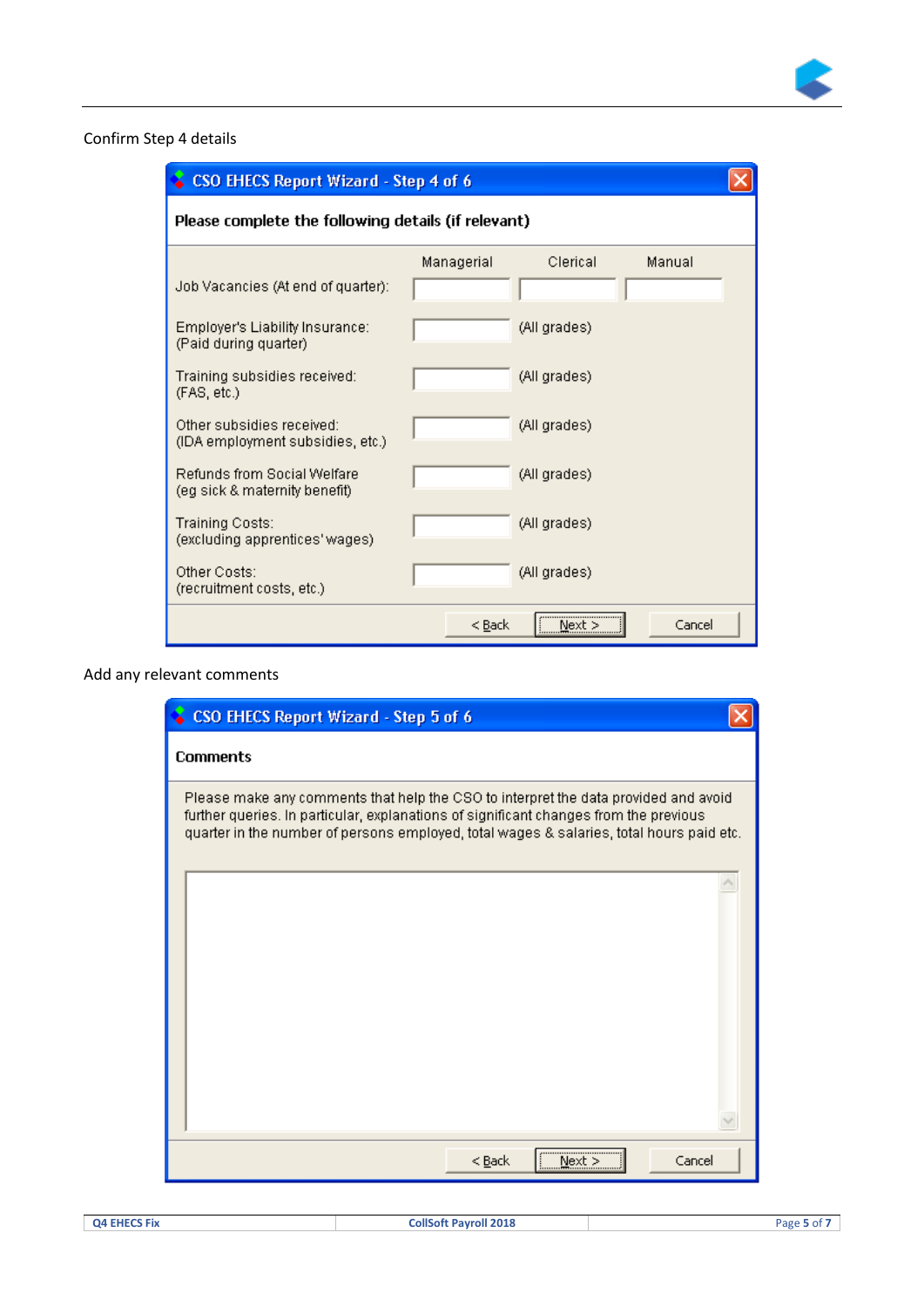

On the last Step the user should verify that the report values are now correct by pressing the "*View/Edit Data"* button.

| CSO EHECS Report Wizard - Step 6 of 6                                                                                                                                                                                                                                                                                                    |                                |  |
|------------------------------------------------------------------------------------------------------------------------------------------------------------------------------------------------------------------------------------------------------------------------------------------------------------------------------------------|--------------------------------|--|
| You are now ready to complete the CSO EHECS return.                                                                                                                                                                                                                                                                                      |                                |  |
| If you would like to view/edit the underlying data used to<br>compile this report please select this option before you<br>run the report or create the electronic return below.                                                                                                                                                          | View/Edit Data                 |  |
| Print a paper copy of the CSO EHECS report (contains<br>View/Print Report<br>detailed breakdown of data)<br>Create an electronic copy of the report for filing direcly with<br>the CSO via the Secure Deposit Box<br>Close this wizard and log into the CSO Secure Deposit<br>Box to upload your XML EHECS return.<br>$<$ Back<br>Finish |                                |  |
|                                                                                                                                                                                                                                                                                                                                          | Create XML File                |  |
|                                                                                                                                                                                                                                                                                                                                          | Log into Secure<br>Deposit Box |  |
|                                                                                                                                                                                                                                                                                                                                          | <br>Cance                      |  |

#### They will now be able to verify that the data is not zero

| PPS G  E                                                                   | $M_{\text{max}}$ $E_{\text{max}}$                             |                      |                            |                     | E H Paid Con Paid Ove Holiday H Maternit Sick Leav Other Le Regular  Overtime Irregular  Redunds Maternit |                       |                        |                |                      |                             | Sick Pay       |                      |               |                      |   |            |          | PRSI ER Pension ER Employe Employe Employe Employe Employe Training  Other Co Continua - |          |
|----------------------------------------------------------------------------|---------------------------------------------------------------|----------------------|----------------------------|---------------------|-----------------------------------------------------------------------------------------------------------|-----------------------|------------------------|----------------|----------------------|-----------------------------|----------------|----------------------|---------------|----------------------|---|------------|----------|------------------------------------------------------------------------------------------|----------|
| 89 M Fu<br>$\checkmark$<br>07 M Fu<br>п                                    | $\overline{\mathbf{v}}$<br>$\overline{\phantom{a}}$<br>×<br>□ | 462<br>252.5         | $^{\circ}$<br>$\Omega$     | 20.75<br>31.5       | $\theta$                                                                                                  | $^{\circ}$<br>$\circ$ | 4640.35<br>3187        |                | -O                   | $^{\circ}$<br>n<br>$\Omega$ | n<br>$\alpha$  | 458.31<br>362.69     | 0<br>$\Omega$ | $^{\circ}$<br>0      | n | $^{\circ}$ | $\Omega$ | $\Omega$                                                                                 | $\Omega$ |
| 92 M.J. Fu.J. M                                                            | ×<br>o<br>$\overline{\phantom{a}}$<br>□                       | 104.25               | $\Omega$                   | 14.25               | $\Omega$                                                                                                  | $\Omega$              | 1134.94                |                | $\Omega$             | $\Omega$                    | $\Omega$       | 106.76               | $\Omega$      | $\Omega$             |   | $\Omega$   |          |                                                                                          | $\Omega$ |
| 15 M Fu<br>$\overline{\mathbf{v}}$                                         | V<br>V<br>$\Box$                                              | $\Omega$             | $\Omega$                   | $\Omega$            | $\Omega$                                                                                                  | $\Omega$              | $\Omega$               |                | $^{\circ}$           | $\Omega$                    | $\Omega$       | $\theta$             |               | $\Omega$             |   |            |          |                                                                                          |          |
| 11 M Fu<br>v                                                               |                                                               |                      | $\theta$                   | $\ddot{\text{o}}$   |                                                                                                           |                       | $\Omega$               |                | n                    | £0                          | n              | n                    |               | $^{\circ}$           |   |            |          |                                                                                          |          |
| 19 M Fu<br>$\overline{\phantom{a}}$                                        | $\overline{\mathbf{v}}$<br>$\overline{\mathbf{v}}$<br>п       | 132.75               | $\theta$                   | 112                 | n                                                                                                         | $\Omega$              | 2337.36                |                | n                    | £0                          | $\Omega$       | 224.78               |               | £0                   |   |            |          |                                                                                          |          |
| 26 M Fu<br>$\overline{\phantom{a}}$                                        | ×<br>×                                                        | 410.75               | $\mathbf{0}$               | 98.5                |                                                                                                           | $\Omega$              | 4913.36                |                | $\Omega$             | o                           | $\Omega$       | 508.06               |               | £0                   |   |            |          |                                                                                          |          |
| 20 M Fu                                                                    | $\overline{\mathbf{v}}$<br>v                                  | 344.75               | $\Omega$                   | 99.25               |                                                                                                           | $\Omega$              | 4384.11                |                | $\Omega$             | n                           | $\Omega$       | 483.98               |               | n                    |   |            |          |                                                                                          | n        |
| 10 M Fu                                                                    |                                                               | n                    | $\sim$                     | -O                  |                                                                                                           | $\Omega$              | $\Omega$               |                | -O                   |                             |                | r                    |               | .n                   |   |            |          |                                                                                          | .O       |
| 23 M Fu                                                                    | v<br>v                                                        | 472                  | 18.5                       | 92.5                |                                                                                                           | $\circ$               | 7305.93                | 360.75         | $\Omega$             |                             | $\Omega$       | 812.27               |               | $\Omega$             |   |            |          |                                                                                          | n        |
| 81 M Fu                                                                    |                                                               | $\mathbb{R}$         | $\overline{0}$             | $\Omega$            |                                                                                                           | $\circ$               | $\Omega$               |                | $\Omega$             |                             | $\Omega$       | $\Omega$             |               | $\Omega$             |   |            |          |                                                                                          |          |
| 07 M Fu                                                                    | ×<br>V                                                        | 358.75               | $\overline{0}$             | 106.75              |                                                                                                           | $\Omega$              | 4449.51                |                | $\Omega$             | n                           | $\Omega$       | 432.88               |               | n                    |   |            |          |                                                                                          | n        |
| 07 M Fu                                                                    | ×<br>v                                                        | 357.25               | $\mathbf{0}$               | 83.25               |                                                                                                           | $\Omega$              | 4408.25                |                | $\Omega$             | n                           | $\Omega$       | 431.52               |               | $\circ$              |   |            |          |                                                                                          |          |
| 10 M Fu                                                                    | v<br>v                                                        | 505.5                | $\Omega$                   | 26.5                |                                                                                                           | $\Omega$              | 5651.02                |                | o                    | o                           | $\Omega$       | 634.53               |               | $\Omega$             |   |            |          |                                                                                          |          |
| 87 M Fu                                                                    | V<br>п                                                        | 80                   | $\theta$                   | 98                  | n                                                                                                         | $\Omega$              | 1078                   |                | $\Omega$             | £0<br>$\Omega$              | $\Omega$       | 116.96               |               | $\theta$             |   |            |          |                                                                                          |          |
| 15 M Fu<br>$\overline{\phantom{a}}$                                        | v<br>×                                                        | 472                  | $\circ$                    | 150                 | $\Omega$                                                                                                  | $\Omega$              | 6099.6                 |                | $\Omega$             | ٥                           | $^{\circ}$     | 670.11               |               | $\ddot{\phantom{0}}$ |   |            |          |                                                                                          |          |
| 09 M Fu                                                                    | v<br>$\checkmark$                                             | 500.25               | $\theta$                   | 68.5                | $\Omega$                                                                                                  | $^{\circ}$            | 6316.75                |                | $^{\circ}$           | n                           | $^{\circ}$     | 731.81               |               | $^{\circ}$           |   |            |          |                                                                                          |          |
| 12 M Fu<br>$\overline{\mathbf{v}}$                                         | v                                                             | 24                   | $\overline{0}$             | $\overline{0}$      | $\Omega$                                                                                                  | $\circ$               | 229.2                  |                | $\Omega$             |                             | $\overline{0}$ | 19.71                |               | $\overline{0}$       |   |            |          |                                                                                          |          |
| 90 M Pa                                                                    | v<br>v                                                        | 113.25               | $\overline{0}$             | $\ddot{\text{o}}$   | 0                                                                                                         | $^{\circ}$            | 1081.54                |                | $\ddot{\phantom{0}}$ |                             | $^{\circ}$     | 98.91                |               | $\ddot{\phantom{0}}$ |   |            |          |                                                                                          |          |
| 79 M Fu                                                                    | v                                                             | 40                   | $\circ$                    | 30.5                | $\Omega$                                                                                                  | $\theta$              | 710                    |                | $\ddot{\phantom{0}}$ |                             | $\theta$       | 77.04                |               | $\ddot{\phantom{0}}$ |   |            |          |                                                                                          |          |
| 94 M Fu                                                                    |                                                               | $\Omega$             | $\Omega$                   | $\Omega$            | $\alpha$                                                                                                  | $\circ$               | $\sqrt{2}$             |                | $\Omega$             |                             | $\alpha$       | $\epsilon$           |               | $\Omega$             |   |            |          |                                                                                          |          |
| 77 C Fu                                                                    | $\overline{\mathbf{v}}$<br>$\overline{\phantom{a}}$<br>п      | 472                  | 20.25                      | 40                  | $\Omega$                                                                                                  | $\theta$              | 10181.76               | 600.12         | $\Omega$             |                             | $\overline{a}$ | 1186.52              |               | $\Omega$             |   |            |          |                                                                                          |          |
| 85 M Fu                                                                    | ×<br>v                                                        | 389.25               | $\overline{0}$             | 96.5                | $\theta$                                                                                                  | $\circ$               | 5136.99                |                | $\Omega$             |                             | $\theta$       | 549.83               |               | $\Omega$             |   |            |          |                                                                                          |          |
| 75 M Fu                                                                    | v<br>v                                                        | 453                  | $\mathbf{0}$               | 46                  | n                                                                                                         | $^{\circ}$            | 12053.04               |                | n.                   |                             | $\mathbf{r}$   | 1169.12              |               | $\Omega$             |   |            |          |                                                                                          |          |
| 75 M Fu                                                                    | v<br>V                                                        | 496                  | $\mathbf{0}$               | 53.5                | $\Omega$                                                                                                  | $\circ$               | 12078.31               |                | $\Omega$             |                             | $\Omega$       | 1352.2               |               | $\Omega$             |   |            |          |                                                                                          |          |
| 88 Cl Fu<br>v                                                              | ×<br>v                                                        | 463.5                | $\overline{0}$             | 72.75               | $\alpha$                                                                                                  | $\theta$              | 5188.63                |                | $\Omega$             |                             | $\Omega$       | 560.73               |               | $\theta$             |   |            |          |                                                                                          |          |
| 75 C Fu                                                                    | V<br>v                                                        | 480                  | 10.75                      | $\overline{\infty}$ | o.                                                                                                        | $\theta$              | 7383.04                | 232.52         | $\Omega$             |                             | $\Omega$       | 838.81               |               | $\Omega$             |   |            |          |                                                                                          |          |
| 88 M Pa<br>$\overline{\mathbf{v}}$                                         | v<br>V                                                        |                      | $\mathbf{0}$               | $\theta$            |                                                                                                           | $\Omega$              | $\Omega$               |                | $\Omega$             |                             |                | $\Omega$             |               | $\theta$             |   |            |          |                                                                                          |          |
| 88 M Pa                                                                    | □<br>□                                                        |                      | $\overline{0}$             | $\theta$            |                                                                                                           | $\circ$               | $\overline{p}$         |                | $\Omega$             |                             | $\Omega$       | $\overline{a}$       |               | $\theta$             |   |            |          |                                                                                          |          |
| 16 M., Fu.,                                                                |                                                               |                      | $\overline{0}$             | $\overline{0}$      |                                                                                                           | $\overline{0}$        | $\overline{a}$         | $\Omega$       | $\overline{0}$       |                             | $\overline{a}$ | $\overline{a}$       |               | $\overline{0}$       |   |            |          |                                                                                          |          |
| 10 M Fu                                                                    | v<br>v                                                        | 417.5                | 79                         | 76                  | n                                                                                                         | $\mathbf{r}$          | 4935                   | 1185           | $\Omega$             | Ω                           | $\Omega$       | 672.7                |               | $\Omega$             |   |            |          |                                                                                          |          |
| 79 M Fu                                                                    | v<br>v                                                        | 452.5                | $\mathbf{0}$               | 45                  | $\Omega$                                                                                                  | $\theta$              | 7709.55                | $\Omega$       | $\Omega$             | n                           | $\theta$       | 858.55               |               | $\theta$             |   |            |          |                                                                                          |          |
| 72 M Fu                                                                    | v<br>v                                                        | 488                  | 44.25                      | 24                  |                                                                                                           | $\circ$               | 5888                   | 763.31         | $\Omega$             |                             | $\alpha$       | 731.66               |               | $\theta$             |   |            |          |                                                                                          |          |
| 11 M Fu                                                                    | $\overline{\mathbf{v}}$<br>V<br>п                             | 466                  | $\overline{a}$             | 36.75               | n                                                                                                         | $\overline{a}$        | 5310.9                 | -B             | $\Omega$             |                             | $\overline{a}$ | 594.82               |               | $\overline{a}$       |   |            |          |                                                                                          |          |
| 20 M Fu                                                                    | V<br>$\overline{\mathbf{v}}$                                  | 199.75               | $\overline{0}$             | 32.5                |                                                                                                           | $\Omega$              | 2265.11                |                | n                    |                             | $\Omega$       | 256.54               |               | $\Omega$             |   |            |          |                                                                                          |          |
| 20 M Fu                                                                    | v<br>$\overline{\mathbf{v}}$                                  | 198.25               | $\mathbf{0}$               | 36.25               |                                                                                                           | $\sim$                | 2292.04                | $\sim$         | n                    |                             | $\mathbf{r}$   | 259.83               |               | $\Omega$             |   |            |          |                                                                                          |          |
| 31 M Fu                                                                    | V<br>$\overline{\mathbf{v}}$                                  | 476                  | 67.75                      | 37                  |                                                                                                           | $\Omega$              | 7208.55                | 1422.75        | $\Omega$             |                             | $\alpha$       | 948.66               |               | $\Omega$             |   |            |          |                                                                                          |          |
| 68 M Fu                                                                    | v<br>$\overline{\mathbf{v}}$                                  | 416                  | $\Omega$                   | 245.75              |                                                                                                           | $\Omega$              | 10387.75               | $\Omega$       | n                    |                             | $\sim$         | 1231.95              |               | D.                   |   |            |          |                                                                                          |          |
| 77 M Fu                                                                    | v<br>V                                                        | 500                  | 88.75                      | 12                  |                                                                                                           | $\Omega$              | 12429.28               | 3245.94        | n.                   |                             | $\Omega$       | 1688.78              |               | $\Omega$<br>$\theta$ |   |            |          |                                                                                          |          |
| 72 Cl Fu                                                                   | v<br>V                                                        | 486.5                | 74.75                      | 16<br>$\Omega$      |                                                                                                           | $\circ$               | 18958.85               | 2830.04        |                      |                             | $\alpha$       | 2380.99              |               | $\Omega$             |   |            |          |                                                                                          |          |
| 44 M Pa<br>$\overline{\phantom{a}}$                                        | п<br>п                                                        | $\Omega$<br>$\Omega$ | $\Omega$<br>$\overline{a}$ | n                   |                                                                                                           | $\Omega$<br>$\circ$   | $\Omega$<br>$\Omega$   |                | n<br>$\sim$          |                             | $\Omega$       | $\Omega$<br>$\theta$ |               | n                    |   |            |          |                                                                                          |          |
| 93 M Pa                                                                    | v                                                             | 456                  | $\Omega$                   |                     |                                                                                                           | $\Omega$              |                        | $\overline{0}$ | n.                   | o                           | $\sim$         | 698.9                |               | O                    |   |            |          |                                                                                          |          |
| 76 M Fu<br>80 M Fu                                                         | V                                                             | 490.5                | 50.25                      | 69.25<br>12         |                                                                                                           | $\Omega$              | 6420.5<br>9421.88      | 1413.03        | $\alpha$             |                             | $\overline{a}$ | 1191.86              |               | $\Omega$             |   |            |          |                                                                                          |          |
| 07 M Fu                                                                    | $\overline{\mathbf{v}}$<br>v                                  | $\sqrt{2}$           | $\overline{0}$             | $\Omega$            |                                                                                                           |                       | $\sqrt{2}$             |                |                      |                             |                | $\theta$             |               | $\Omega$             |   |            |          |                                                                                          |          |
|                                                                            | $\overline{\mathbf{v}}$                                       |                      | $\Omega$                   |                     |                                                                                                           | $\Omega$              |                        |                |                      |                             | ø              |                      |               | $\theta$             |   |            |          |                                                                                          |          |
| 13 M Fu<br>$\overline{\phantom{a}}$<br>11 M Fu<br>$\overline{\phantom{a}}$ | $\checkmark$<br>п<br>v<br>V                                   | 451.75<br>501        | $\theta$                   | 46.75<br>63.5       |                                                                                                           | $\Omega$              | 4822.66<br>5483.05     |                | n                    |                             | $\Omega$       | 508.09<br>594.75     |               | n                    |   |            |          |                                                                                          |          |
| 18 M Fu                                                                    | п<br>п                                                        | $\Omega$             | $\Omega$                   | $\ddot{\text{o}}$   |                                                                                                           |                       | $\Omega$               |                |                      | o                           |                |                      |               | $\ddot{\text{o}}$    |   |            |          |                                                                                          |          |
| 18 M Fu                                                                    | Ο                                                             |                      | $\overline{0}$             | $\Omega$            |                                                                                                           |                       |                        |                |                      |                             |                |                      |               | $\theta$             |   |            |          |                                                                                          |          |
| 51 M Fu                                                                    | ×<br>v<br>o                                                   | 464                  | $\theta$                   | 165                 |                                                                                                           | $\mathbf{0}$          | 6524                   |                |                      |                             | n              | 716.52               |               | Ò                    |   |            |          |                                                                                          |          |
| 81 M Fu                                                                    | $\overline{\mathbf{v}}$                                       | 205                  | $\Omega$                   | 17.5                |                                                                                                           | $\Omega$              | 3425.05                |                |                      |                             |                | 384.97               |               | $\theta$             |   |            |          |                                                                                          |          |
| 80 M Fu                                                                    | v<br>v<br>о                                                   | 472                  | $\theta$                   | 109                 |                                                                                                           |                       | 9492.4                 |                |                      |                             | $\Omega$       | 1024.22              |               | 0                    |   |            |          |                                                                                          |          |
| 70 M Fu                                                                    | V                                                             | 476.75               | 22.75                      | 43.5                |                                                                                                           | $\Omega$              | 9426.2                 | 567.84         | $\Omega$             | n                           | $\overline{a}$ | 1098.69              |               | $\Omega$             |   |            |          |                                                                                          |          |
| 69 C  Pa                                                                   | $\overline{\phantom{a}}$<br>$\Box$<br>×<br>v                  | 137.5                | $\overline{0}$             | 40.5                |                                                                                                           | $\theta$              | 1699.91                |                | $\Omega$             |                             |                | 148.48               |               | 0                    |   |            |          |                                                                                          |          |
| 83 M Fu                                                                    |                                                               |                      | $\theta$                   | $\ddot{\text{o}}$   |                                                                                                           | $\Omega$              | $\mathbf{r}$           |                | n                    |                             |                | f.                   |               | ٥                    |   |            |          |                                                                                          | n        |
| 16 M Fu                                                                    |                                                               | $\Omega$             | $\overline{0}$             | $\Omega$            |                                                                                                           |                       | $\Omega$               |                |                      |                             |                | c                    |               | 0                    |   |            |          |                                                                                          |          |
| 94 M.J. A.J.<br>$\overline{\mathbf{v}}$                                    | $\overline{\mathbf{v}}$<br>×<br>п                             | 402                  | $\theta$                   | 61.25               |                                                                                                           | $\Omega$              | 4443.25                |                | $\Omega$             | n                           | $\Omega$       | 460.68               |               | £0                   |   |            |          |                                                                                          | O        |
| 80 M Fu                                                                    |                                                               | $\Omega$             | $\Omega$                   | $\Omega$            |                                                                                                           | $\theta$              | $\Omega$               |                | $\Omega$             |                             | ø              | $\Omega$             |               | 0                    |   |            |          |                                                                                          | 0        |
| 84 M Fu                                                                    | v                                                             | 156                  | $\sqrt{2}$                 | 11.5                |                                                                                                           | $\Omega$              | 1891.38                |                | n                    |                             | $\Omega$       | 183.95               |               | £0                   |   |            |          |                                                                                          | n        |
| 11 M Fu                                                                    | $\Box$                                                        | $\Omega$             | $\Omega$                   | $\Omega$            |                                                                                                           | $\Omega$              | $\Omega$               |                | n                    |                             |                | $\Omega$             |               | n                    |   |            |          |                                                                                          | n        |
| 81 C  Fu                                                                   | ×                                                             | 40 <sub>1</sub>      | $\overline{0}$             | Λ                   |                                                                                                           | $\Omega$              | 86.52                  |                | $\Omega$             |                             | $\circ$        | 7.44                 |               | $\circ$              |   |            |          |                                                                                          |          |
| 88 M Fu                                                                    | ×<br>v                                                        | 486.75               | $\theta$                   | 15.75               |                                                                                                           | $\Omega$              | 5056.5                 |                | n                    |                             | $\mathbf{a}$   | 534.61               |               | n                    |   |            |          |                                                                                          |          |
| 84 C  Fu                                                                   | v                                                             | 520                  | $\Omega$                   | -B                  |                                                                                                           | $\Omega$              | 8497.1                 |                |                      |                             |                | 868.01               |               | O                    |   |            |          |                                                                                          |          |
| $\overline{\mathbf{v}}$                                                    | ×<br>$\overline{\phantom{a}}$                                 | 456                  | $\Omega$                   |                     |                                                                                                           | $\Omega$              |                        |                |                      |                             |                |                      |               | c                    |   |            |          |                                                                                          |          |
| 42 M Fu                                                                    | v                                                             | $\Omega$             | $\Omega$                   | 150.25<br>$\Omega$  |                                                                                                           |                       | 5926.35<br>$\Omega$    |                |                      |                             |                | 651.3<br>$\Omega$    |               |                      |   |            |          |                                                                                          |          |
| 88 M Fu<br>16 M Fu V                                                       | □<br>$\overline{\mathbf{v}}$<br>$\overline{\phantom{a}}$      | 500.25               | $\circ$                    | 71.5                | n                                                                                                         | $\theta$<br>$\Omega$  | 5563.89                |                | $\ddot{\phantom{0}}$ | m                           | $\Omega$       | 625.65               |               | 0<br>$^{\circ}$      |   |            |          |                                                                                          | n        |
|                                                                            | $\overline{\mathbf{v}}$                                       |                      | n                          | <b>S</b>            |                                                                                                           | $\Omega$              |                        |                | $\Omega$             | .n                          | $\Omega$       |                      |               | n                    |   |            |          |                                                                                          | -O       |
| 20 M Fu<br>$\ddot{\phantom{a}}$                                            | $\overline{\phantom{a}}$<br>α                                 | 119.75               |                            |                     |                                                                                                           |                       | 1198.61<br><b>CONT</b> |                |                      |                             |                | 134.72<br>LOP PT     |               |                      |   |            |          |                                                                                          |          |